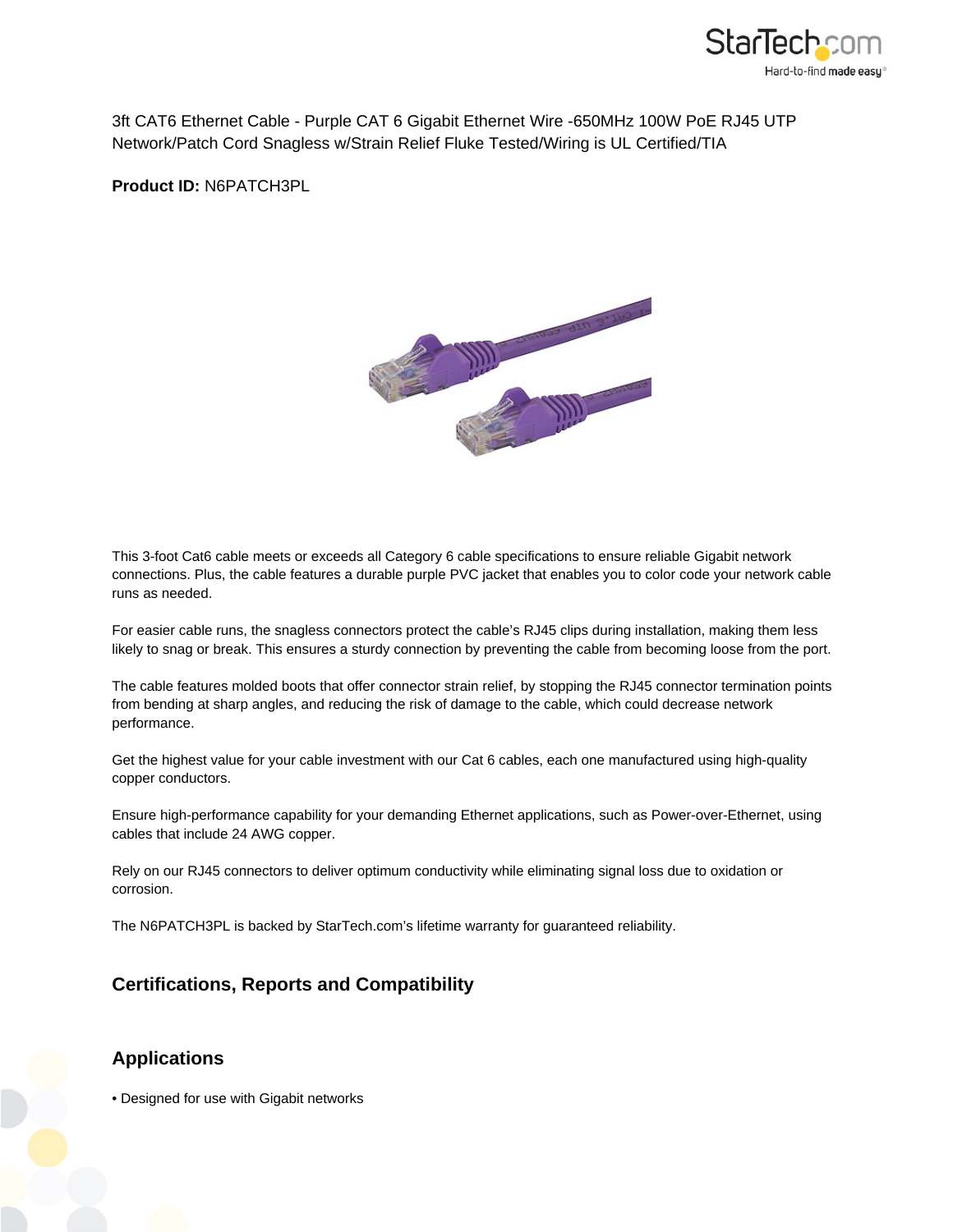

- Patches from hub to distribution panel
- Connects workstation to wall outlet

## **Features**

- High quality 24 AWG copper wire
- ETL Verified

• HIGH PERFORMANCE CAT6 ETHERNET CABLE: 100% copper for error-free Multi Gigabit 1/2.5/5Gbps connections; 10Gbps up to 160'; Fluke patch cord tested to comply w/ANSI/TIA-568-2.D Category 6; ETL Verified

• POE SUPPORT: 24 AWG stranded copper conductors & UL Rated Wiring (E132276-A) supports up to 100W for PoE devices like VOIP phone & security systems; IEEE 802.3bt & DTE power compliance reduces cable heating

• QUALITY CONSTRUCTION: ETL & UL certified wire; 50-micron gold-plated connectors prevent rust/corrosion to avoid costly network downtime; High quality PVC jacket resists bending or fraying damage

• EASY INSTALLATION: 3 foot snagless patch cord for easy installation & flexible disconnection in wiring conduits; Compatible w/Cat5e & earlier standards; Molded boots available for constrained spaces

• SPECS: Length: 3ft (1m) Color: Purple 650 MHz Rated Structure: 4 Pair UTP RJ45 Jacket: PVC Wire Gauge: 24 AWG Copper Wiring: ANSI/T568B ETL Verified Warranty: Lifetime

| <b>Prominence</b>  |                       |                                                                                                       |
|--------------------|-----------------------|-------------------------------------------------------------------------------------------------------|
|                    | Warranty              | Lifetime                                                                                              |
|                    | Line                  | Description CDW 75 - 1st StarTech.com CAT6 Ethernet Cable 3' Purple 650MHz PoE Snagless<br>Patch Cord |
| <b>Hardware</b>    |                       |                                                                                                       |
|                    | Number of Conductors  | 4 Pair UTP                                                                                            |
|                    | Cable Jacket Material | PVC - Polyvinyl Chloride                                                                              |
|                    | Fire Rating           | <b>CMG Rated (General Purpose)</b>                                                                    |
|                    | Cable Type            | Snagless                                                                                              |
|                    | Wiring Standard       | TIA/EIA-568-B.1-2001 T568B                                                                            |
| <b>Performance</b> |                       |                                                                                                       |
|                    | Cable Rating          | CAT6 - 650 MHz                                                                                        |
| Connector(s)       | Connector A           | <b>RJ-45</b>                                                                                          |